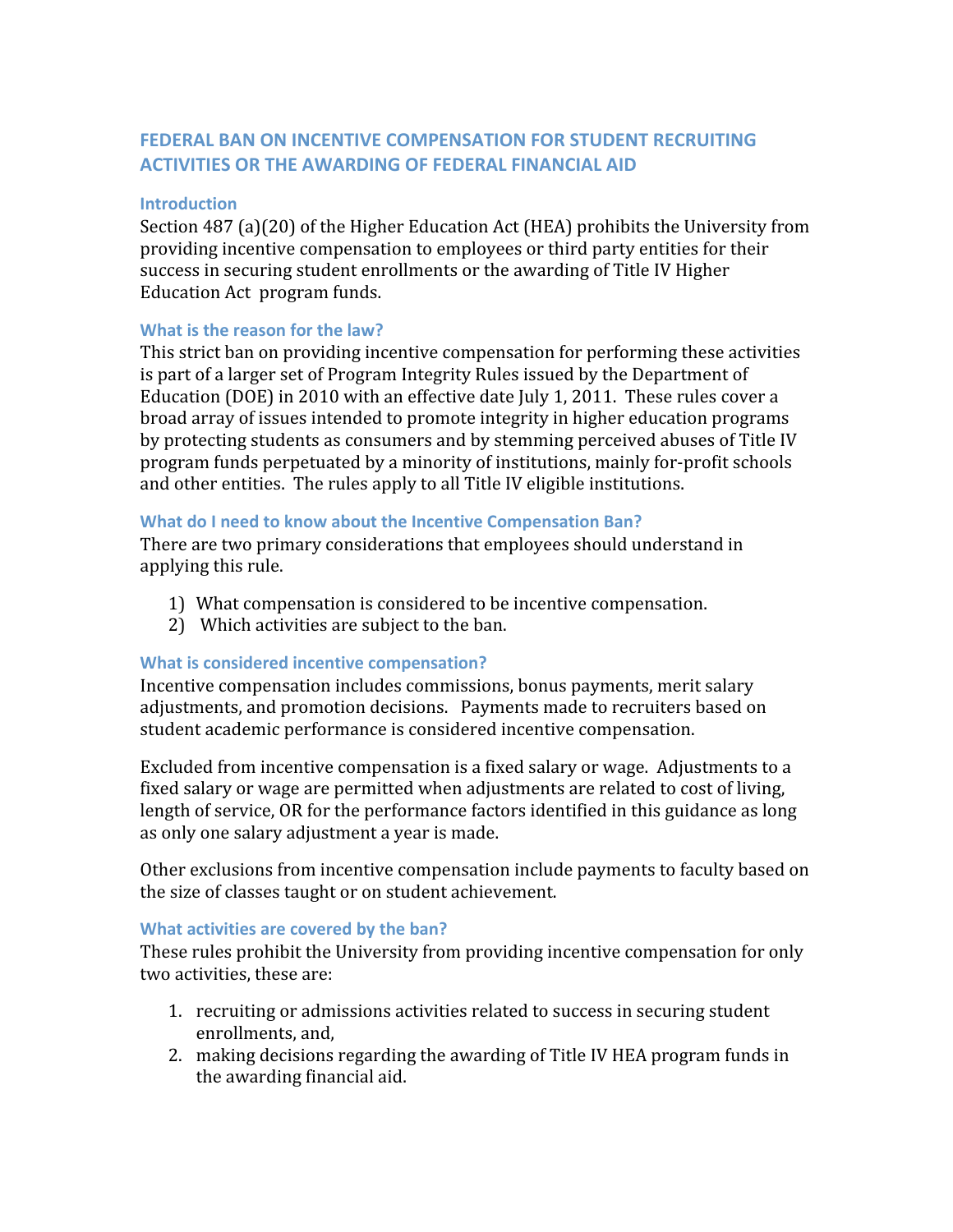Some examples of covered activities for which incentive compensation is prohibited include, but are not limited to:

- o recruitment information targeted to individuals,
- o recruiting solicitations to individuals,
- o contacting prospective students ,
- o making student enrollment or Title IV aid decisions,
- o aiding students in completing enrollment applications, and
- o completing financial aid applications on behalf of prospective students.

Examples of activities that are exempt from the ban on incentive compensation as long as the employee is not also engaged in covered activities include:

- $\circ$  advertising or marketing activities that provide college or program information to the public or groups of potential students,
- o collecting contact information, and
- o providing student support services after the disbursement of financial aid such as career counseling, tutoring, online course support.

Remember that only incentive compensation payments made to individuals for the covered activities are subject to the ban.

## **Compliance
Guidance
FAQS**

## *Are there any exceptions to the rules?*

These rules do not apply to the recruitment of foreign students residing in foreign countries who are not eligible to receive Federal student assistance.

# *What employees do these rules apply to?*

These rules apply to positions performing the restricted activities. Certain University departments such as Admissions Offices or Student Financial Services will have a number of employees subject to the ban since these departments typically perform covered activities. These restrictions may apply to higher‐level employees with responsibilities for the covered activities.

Additionally, these rules apply to ANY employee in any department that is directly engaged in recruiting students. Employees may not be compensated based on their success in enrolling students. Special care should be taken when reviewing the performance of employees that may perform recruiting activities as a nominal part of their work to ensure that compensation decisions are not made in relation to the success of these activities in securing student enrollment.

Generally, these rules do not apply to senior level managers and executive employees that are only involved in the development of policy and do not engage in individual student contact related to the restricted activities.